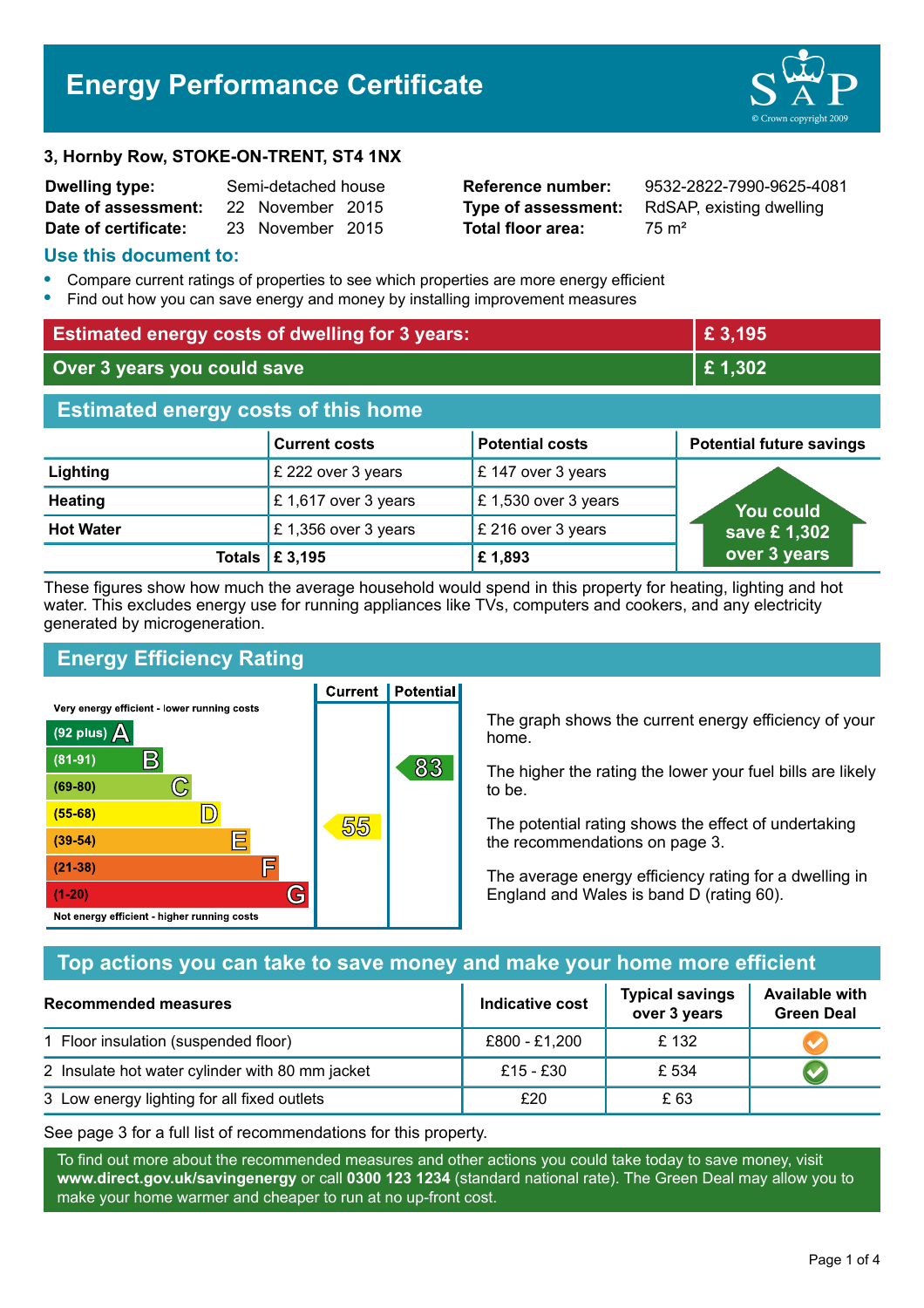**Energy Performance Certificate**

# **Summary of this home's energy performance related features**

| <b>Element</b>        | <b>Description</b>                          | <b>Energy Efficiency</b> |
|-----------------------|---------------------------------------------|--------------------------|
| Walls                 | Cavity wall, filled cavity                  | ★★★★☆                    |
| Roof                  | Pitched, 200 mm loft insulation             | ★★★★☆                    |
| Floor                 | Suspended, no insulation (assumed)          |                          |
| Windows               | Fully double glazed                         | ★★★☆☆                    |
| Main heating          | Boiler and radiators, mains gas             | ★★★★☆                    |
| Main heating controls | Programmer, TRVs and bypass                 | ★★★☆☆                    |
| Secondary heating     | None                                        |                          |
| Hot water             | From main system, no cylinder thermostat    | ★★☆☆☆                    |
| Lighting              | Low energy lighting in 50% of fixed outlets | ★★★★☆                    |

Current primary energy use per square metre of floor area: 360 kWh/m² per year

The assessment does not take into consideration the physical condition of any element. 'Assumed' means that the insulation could not be inspected and an assumption has been made in the methodology based on age and type of construction.

# **Low and zero carbon energy sources**

Low and zero carbon energy sources are sources of energy that release either very little or no carbon dioxide into the atmosphere when they are used. Installing these sources may help reduce energy bills as well as cutting carbon. There are none provided for this home.

# **Opportunity to benefit from a Green Deal on this property**

The Green Deal may enable owners and occupiers to make improvements to their property to make it more energy efficient. Under a Green Deal, the cost of the improvements is repaid over time via a credit agreement. Repayments are made through a charge added to the electricity bill for the property. To see which improvements are recommended for this property, please turn to page 3. You can choose which improvements you want to install and ask for a quote from an authorised Green Deal provider. They will organise installation by an authorised Green Deal installer. If you move home, the responsibility for paying the Green Deal charge under the credit agreement passes to the new electricity bill payer.

For householders in receipt of income-related benefits, additional help may be available.

To find out more, visit **www.direct.gov.uk/savingenergy** or call **0300 123 1234**.

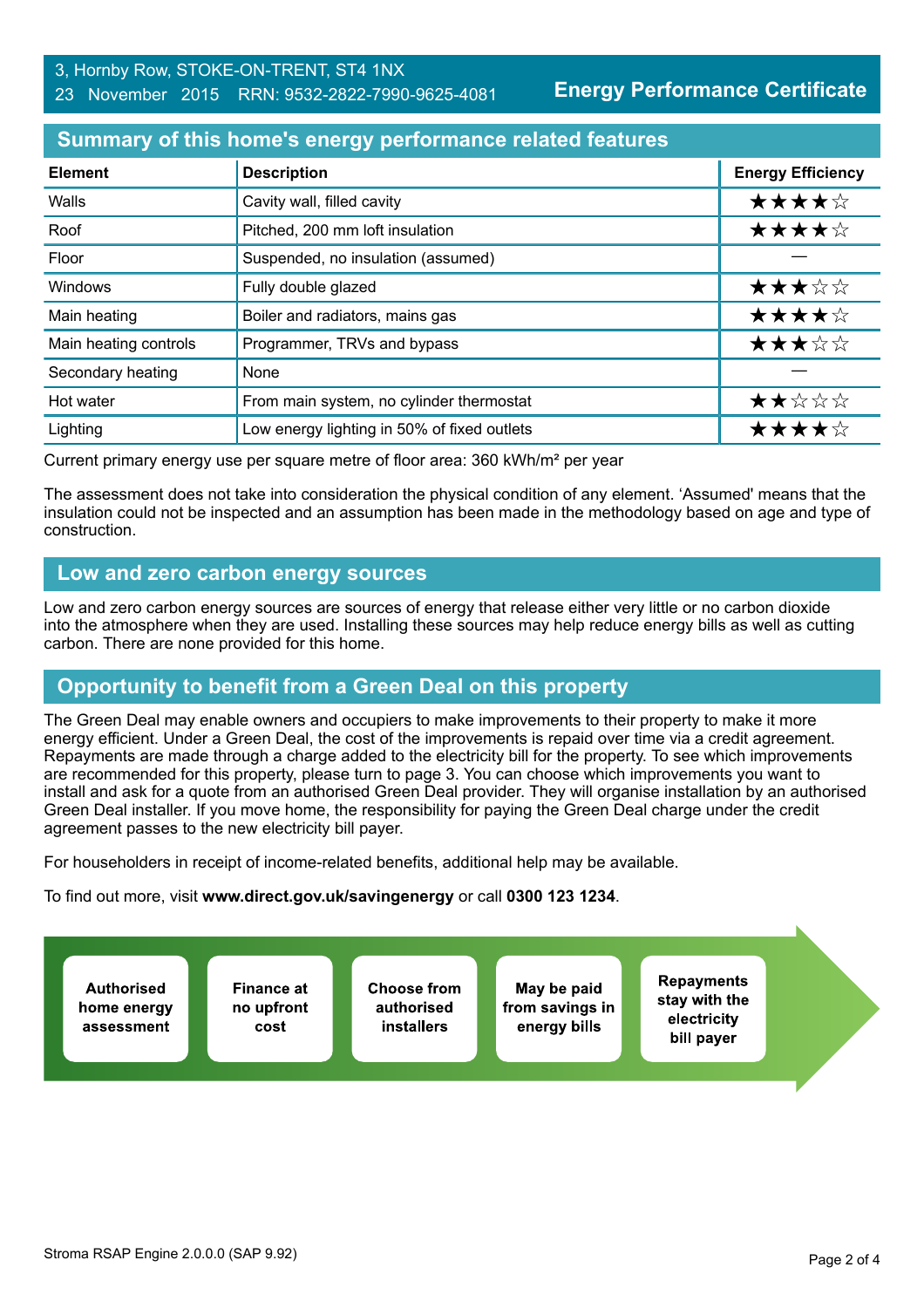#### 3, Hornby Row, STOKE-ON-TRENT, ST4 1NX 23 November 2015 RRN: 9532-2822-7990-9625-4081

# **Recommendations**

The measures below will improve the energy performance of your dwelling. The performance ratings after improvements listed below are cumulative; that is, they assume the improvements have been installed in the order that they appear in the table. Further information about the recommended measures and other simple actions you could take today to save money is available at **www.direct.gov.uk/savingenergy**. Before installing measures, you should make sure you have secured the appropriate permissions, where necessary. Such permissions might include permission from your landlord (if you are a tenant) or approval under Building Regulations for certain types of work.

Measures with a green tick are likely to be fully financed through the Green Deal since the cost of the measures should be covered by the energy they save. Additional support may be available for homes where solid wall insulation is recommended. If you want to take up measures with an orange tick  $\bullet$ , be aware you may need to contribute some payment up-front.

| <b>Recommended measures</b>                      | <b>Indicative cost</b> | <b>Typical savings</b><br>per year | <b>Rating after</b><br>improvement | <b>Green Deal</b><br>finance |
|--------------------------------------------------|------------------------|------------------------------------|------------------------------------|------------------------------|
| Floor insulation (suspended floor)               | £800 - £1,200          | £44                                | <b>D56</b>                         |                              |
| Insulate hot water cylinder with 80 mm<br>jacket | $£15 - £30$            | £178                               | <b>D63</b>                         |                              |
| Low energy lighting for all fixed outlets        | £20                    | £ 21                               | <b>D64</b>                         |                              |
| Hot water cylinder thermostat                    | £200 - £400            | £ 24                               | <b>D65</b>                         |                              |
| Heating controls (room thermostat)               | £350 - £450            | £45                                | <b>D67</b>                         |                              |
| Replace boiler with new condensing<br>boiler     | £2,200 - £3,000        | £79                                | C70                                |                              |
| Solar water heating                              | £4,000 - £6,000        | £43                                | C72                                |                              |
| Solar photovoltaic panels, 2.5 kWp               | £5,000 - £8,000        | £ 267                              | <b>B83</b>                         |                              |

## **Alternative measures**

There are alternative measures below which you could also consider for your home.

- **•** Biomass boiler (Exempted Appliance if in Smoke Control Area)
- **•** Micro CHP

## **Choosing the right package**

Visit **www.epcadviser.direct.gov.uk**, our online tool which uses information from this EPC to show you how to save money on your fuel bills. You can use this tool to personalise your Green Deal package. Public services all in one place

| <b>Green Deal package</b>          | <b>Typical annual savings</b> |
|------------------------------------|-------------------------------|
| Hot water cylinder insulation      | Total savings of £177         |
| Electricity/gas/other fuel savings | f0/F177/F0                    |



You could finance this package of measures under the Green Deal. It could **save you £177 a year** in energy costs, based on typical energy use. Some or all of this saving would be recouped through the charge on your bill.